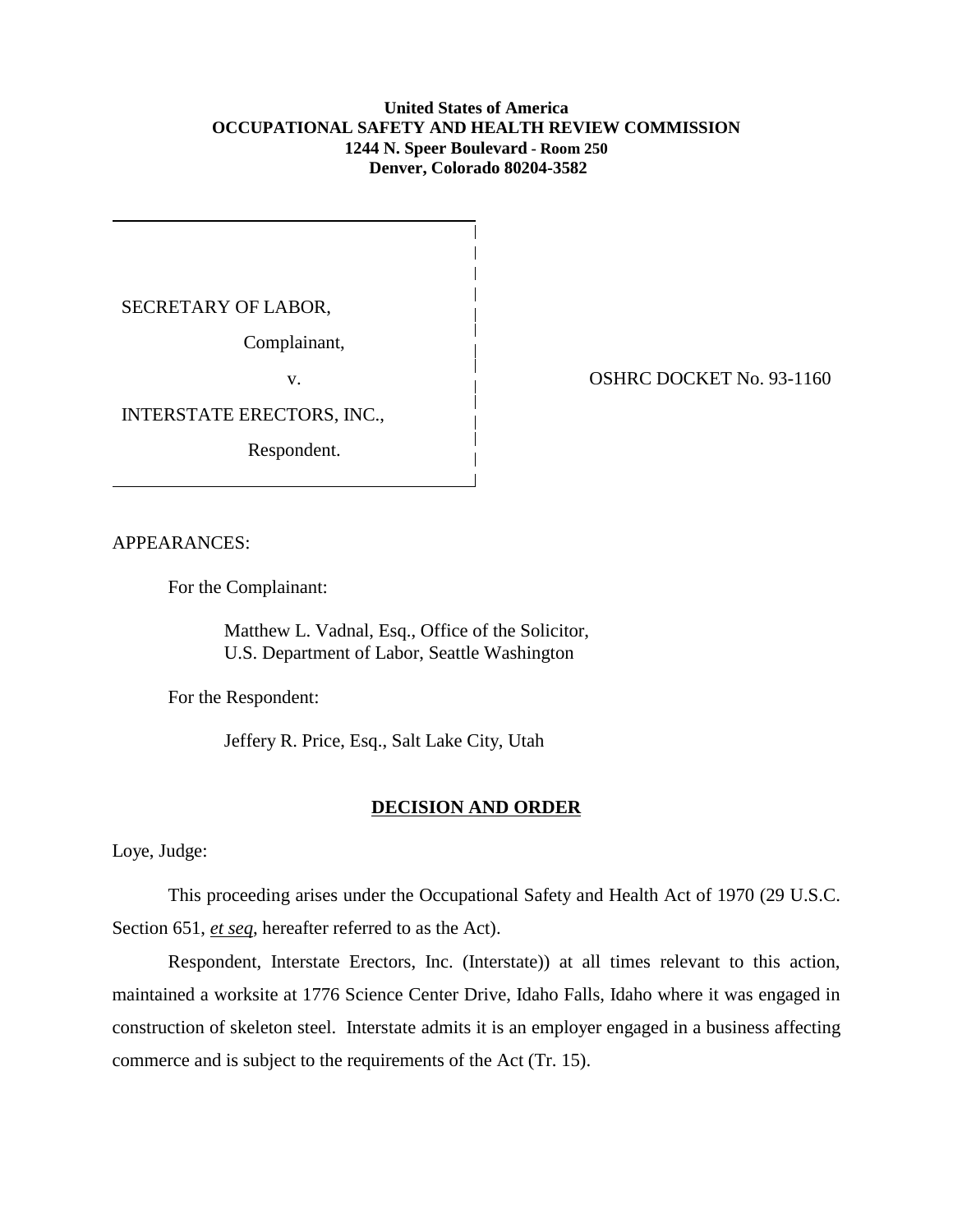On February 9, 1993 the Occupational Safety and Health Administration (OSHA) conducted an inspection of Interstate's Idaho Falls worksite (Tr. 99). As a result of the inspection, Interstate was issued citations, together with proposed penalties, alleging violations of the Act. By filing a timely notice of contest Respondent brought this proceeding before the Occupational Safety and Health Review (Commission).

Prior to hearing, the parties entered into a settlement agreement disposing of all but two of the cited violations: "Willful" citation 2, items 1 and 2, alleging violation of 29 CFR §§1926.105(a) and 1926.750(b)(1)(ii), respectively. On February **8-9, 1994\*,** a hearing was held in Idaho Falls, Idaho on the matters remaining at issue. The parties have submitted briefs and this matter is ready for disposition.

# Alleged Violations

"Willful" Citation 2, item 1 alleges:

29 CFR 1926.105(a): Safety nets were not provided when workplaces were more than 25 feet above the ground or water surface, or other surface(s) where the use of ladders, scaffolds, catch platforms, temporary floors, safety lines, or safety belts was impractical:

(a) Jobsite at 1776 Science Center Drive, Idaho Falls, Idaho: An employee accessing and welding on the east end, gridline F, third or roof deck level, was not protected from a fall of approximately 42 feet. The employee was wearing a work positioning type safety belt which was not connected while moving or while welding.

"Willful" Citation 2, item 2 alleges:

29 CFR 1926.750(b)(1)(ii): On tiered buildings or structures not adaptable to temporary flooring and where scaffolds were not used, safety nets were not installed and maintained where the fall distance exceeded two stories or 25 feet.

(a) Jobsite at 1776 Science Center Drive, Idaho Falls, Idaho: Employees accessing and welding on gridlines D and F, third or roof deck level, were not protected from a fall of approximately 42 feet. Employees were wearing work positioning type safety belts which were not connected while moving or while welding.

## Facts

At or about 8:30 a.m., February 9 (Tr. 113), Compliance Officer (CO) Mahlum observed and videotaped an Interstate ironworker, Shane Olsen, on the exterior grid line of the building under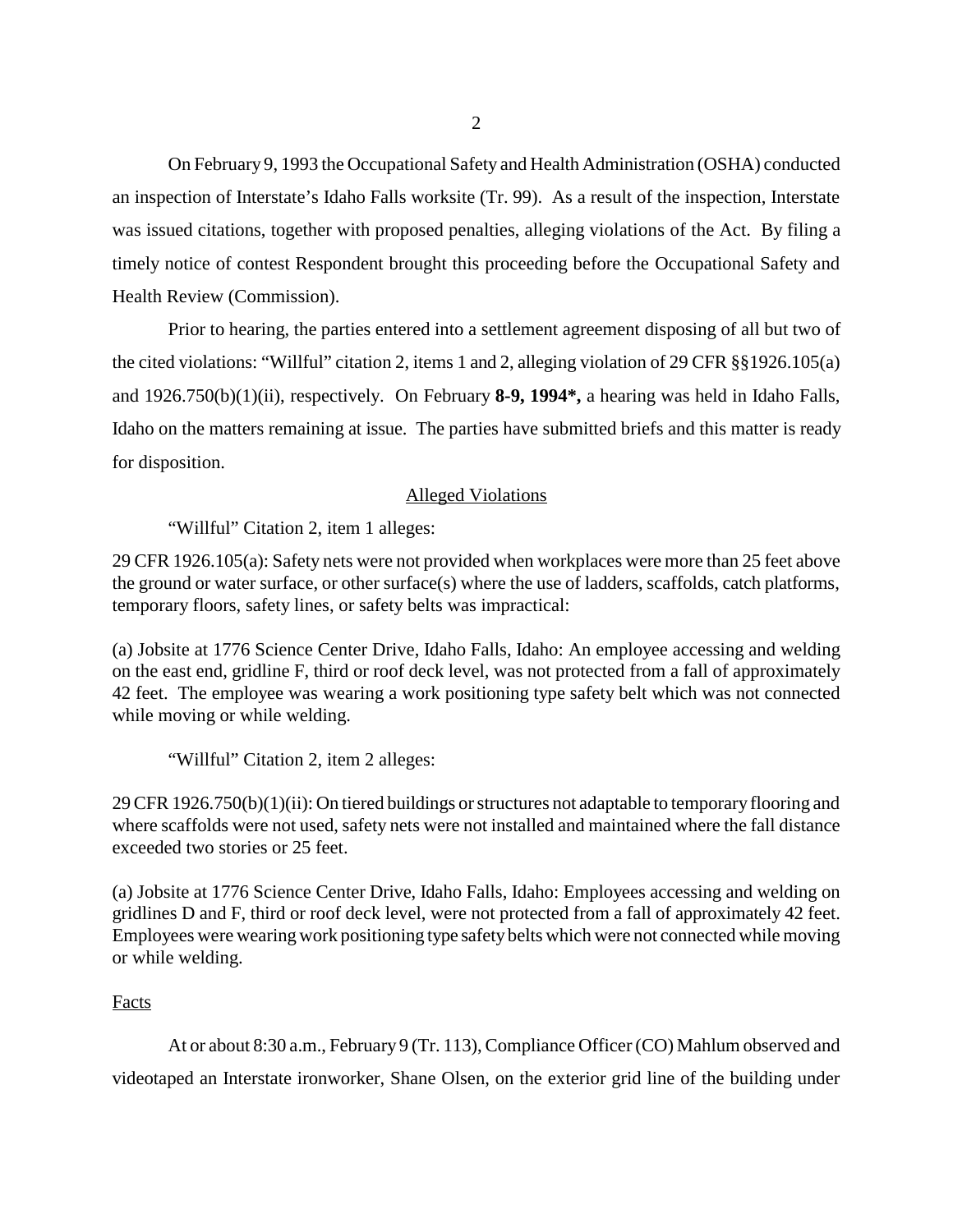construction at the Idaho Falls site (Tr. 106, 121). Mahlum stated that he watched Olsen brush snow off an I-beam and sit down to work (Tr. 111; Exh. C-4, C-5 through C-8). Mahlum testified that Olsen was not attached to any fall protection anchorage system Tr. 109, 120, 192). The beam where Olsen worked was 42 feet above the ground (Tr. 121).

At the same time, CO David Mahlum observed and photographed another Interstate ironworker, Ryan Bateman, walking and moving about on the steel along the third floor interior grid line (Tr. 112, 122-24; Exh. C-4, C-9 through C-15). Mahlum testified that Bateman was not utilizing fall protection equipment (Tr. 106, 109, 112; Exh. C-4). Later that afternoon, Mahlum again photographed Bateman, now working seated on the D grid line (Tr. 127-28; Exh. C-20). Batemen wore a safety belt and lanyard while at his work point (Tr. 308, 492, 514-15, 551-52; Exh. C-20).<sup>1</sup> Bateman told CO Mahlum that he was instructed to coon the beams to get over the joists (Exh. 20B).

The third floor iron was less than 25 feet above the first floor decking (Tr. 386). However, at the time of the inspection the panels along the grid lines beneath both Bateman and Olsen had not yet been cut and fitted, leaving open holes in the first floor decking (Tr. 85, 126-28, 423; Exh. C-17, C-18, C-20A).<sup>2</sup> Mahlum testified that  $35\%$  to 40% of the deck was uncovered (Tr. 194). The distance to the ground, through the open floor holes, was 42 feet (Tr. 85, 155).

CO Mahlum testified that the probable result of a fall from 42 feet is death (Tr. 156).

Interstate employees were instructed to tie off when working in a stationary position (Tr. 136, 146-47, 325, 499). It is uncontested, however, that Interstate employees did not use fall protection at all times when moving about on the steel. Employees were instructed to "coon" the iron, i.e. walk to the lower flange of the beam while straddling it (Tr. 137, 146-47, 311-14, 385, 507). While a catenary line was present on site, and was feasible to install, Interstate's foreman, Terry Bishop (Tr.

 ${}^{1}$ CO Mahlum's testimony that Bateman did not use fall protection when seated is not credible in light of the photographic evidence and his lack of recall (Tr. 190-91).

<sup>&</sup>lt;sup>2</sup> The statement of Shane Olsen (Exh. C-20A), and testimony of Larry Croft, project manager for Commercial General Construction, Respondent's general contractor, is preferred to that of Lynn Clayburn, Respondent's president. L. Clayburn never visited the Idaho Falls worksite (Tr. 482). His testimony that the decking panels had been installed, but were removed to access the structural beams for welding is not based on first hand knowledge and is therefore not credible (Tr. 462-63).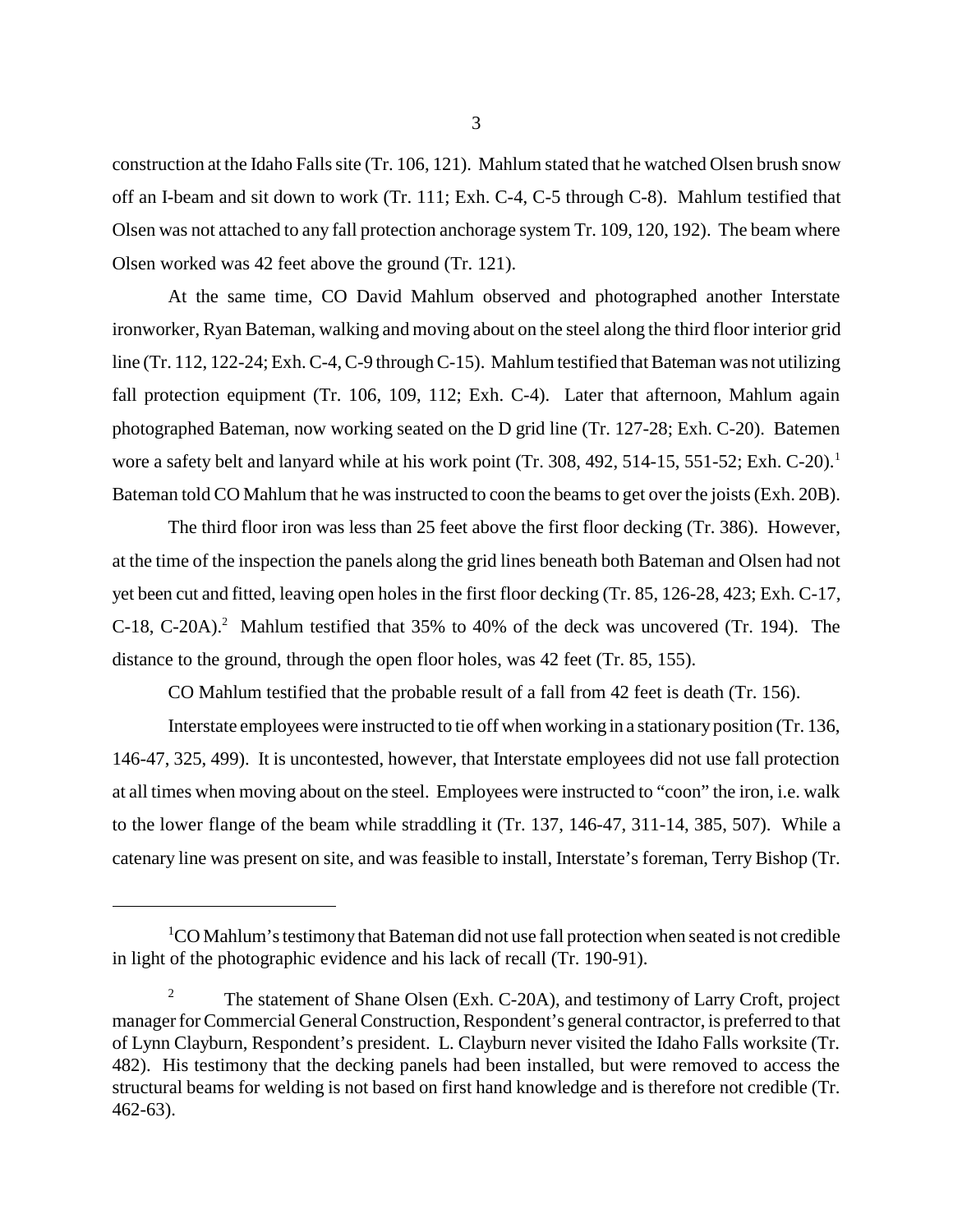298), determined that the line was not necessary at the time of the inspection (Tr. 143, 214, 335-38, 344-46, 487).

CO Mahlum maintains that Bishop was working on the first deck, directly below Olsen and Bateman, at the time of the inspection (Tr. 154, 156). Larry Croft, project manager for Commercial General Construction, Respondent's general contractor (Tr. 75), testified that since Interstate began steel erection in January 1993, he had two or three times observed Interstate employees working on the second and third tiers without fall protection (Tr. 78-80, 91). Croft stated that he had informed Terry Bishop, who instructed the employees to tie off (Tr. 80-83; *See also,* testimony of Bishop, Tr. 342).

Respondent's corporate officers, and the foreman on the Idaho Falls site all had prior contact with OSHA in connection with fall protection (161, 165-169). In 1991 and 1992 CO Mahlum met with Terry Bishop and Lynn and Bob Clayburn, Respondent's president and co-owner, respectively, in regards to citations issued to CCC  $\&$  T, another erection company with which Respondent's principals were involved (Tr. 171-72, 208, 268, 471; Exh. C-22). Mahlum specifically informed Clayburn that OSHA interpreted §1926.105(a) to require 100% fall protection from exterior falls at heights over 25 feet (Tr. 172, 269). Mahlum specifically told Clayburn that the requirement included employees moving along the beams. (Tr. 173). Mahlum discussed the use of two lanyards to provide continuous protection for ironworkers moving along beams. (Tr. 213-214, 460).

Don Rigtrup, a former CO with the Utah state plan (Tr. 224), testified that, as a result of citations for fall protection violations issued by the Industrial Commission of Utah (Exh. C-27, C-28), he was asked to conduct a training session on fall protection for CCC & T employees (Tr. 235- 237; Exh. C-29). The training consisted of explanations of Federal standards §§1926.105 and 1926.750, and the need for 100% fall protection (Tr. 239-41). The training was attended by Terry Bishop and by Lynn and Bob Clayburn (Tr. 242; Exh. C-29).

Terry Bishop admitted that CO Mahlum had instructed him to use two lanyards to achieve 100% fall protection (Tr. 314-15, 330). Nevertheless Bishop testified that, despite his prior experience with OSHA, he did not understand that the employees he supervised needed to be tied off at all times (Tr. 306, 328).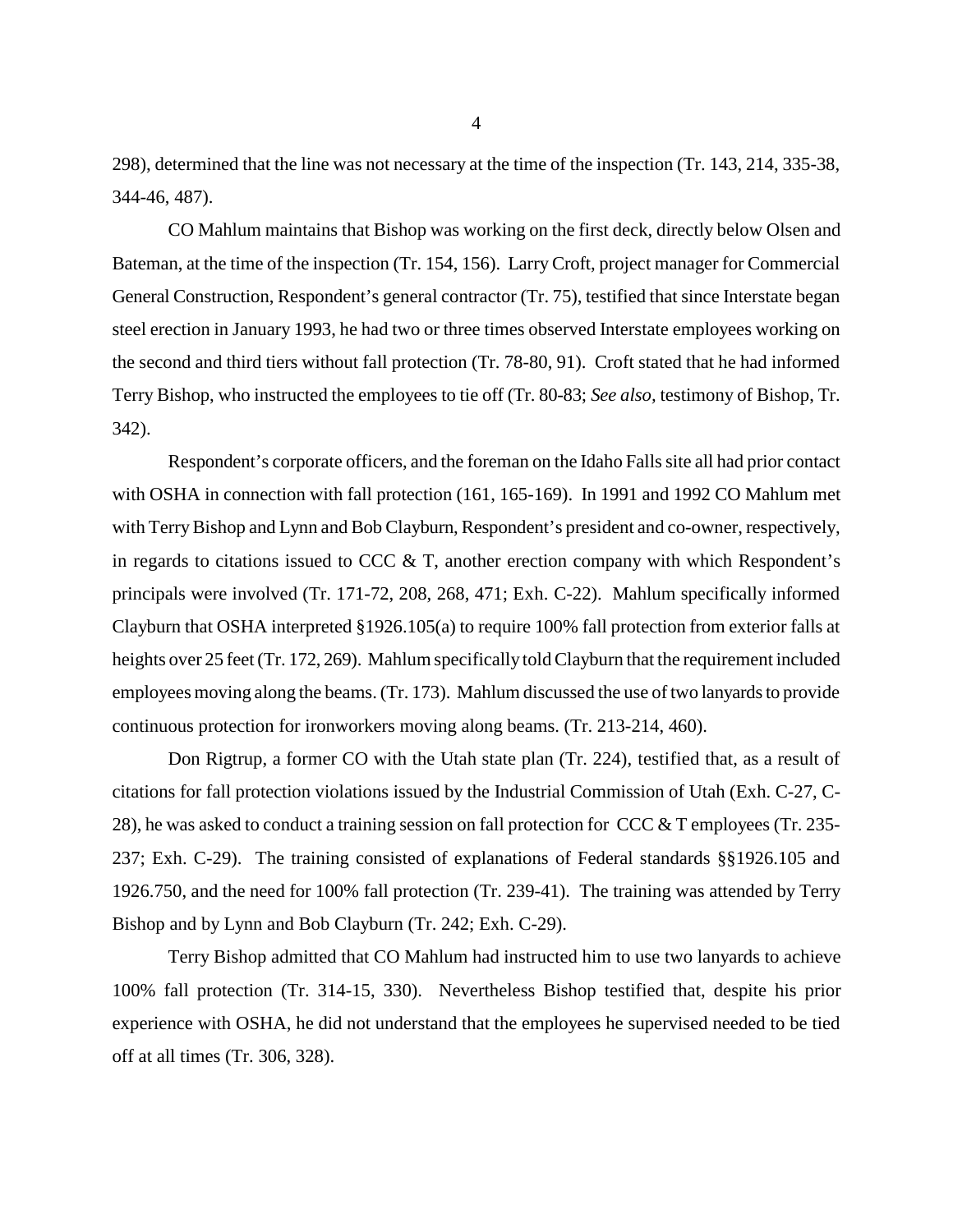Lynn Clayburn testified that he was aware of and understood CO Mahlum's explanation of the 100% tie off requirement for ironworkers working at heights over 25 feet (Tr. 461-464). Clayburn stated that the Federal standards do not specifically state that 100% protection is required, and that he did not agree with Mahlum's interpretation of the standards (461, 464, 474, 476, 484-86). Clayburn testified that the decision not to put up the catenary lines on the Idaho Falls site was an intentional decision based on his belief that belts and lanyards for stationary work, provided adequate alternative protection for his employees when used in conjunction with cooning (Tr. 487).

### Alleged Violation of §1926.105(a)

The cited standard provides:

Safety nets shall be provided when workplaces are more than 25 feet above the ground or water surface, or other surfaces where the use of ladders, scaffolds, catch platforms, temporary floors, safety lines, or safety belts is impractical.

Respondent admits that the cited standard is applicable to exterior falls to which its employees may have been exposed at its Idaho Falls worksite. The evidence demonstrates that during the OSHA inspection an Interstate employee, Shane Olsen, was, in fact, exposed to a fall hazard while accessing his work area on an exterior beam.<sup>3</sup> The record also establishes that Respondent's supervisory personnel know of and condoned the ironworkers' practice of cooning Ibeams without tying off to move across the steel.

Respondent maintains, however, that in order to make out its prima facie case under the cited standard, Complainant must show that safety nets were necessary because safety belts and lines were impractical, relying on *L.R. Willson & Sons, Inc. v. Donovan,* 685 F.2d 664 (D.C. Cir. 1982) (*Willson I*).

Respondent's reliance on *Willson I* is misplaced. As explained in a recent Commission case, *Falcon Steel Co., Inc.*, 16 BNA OSHC 1179, 1993 CCH OSHD ¶30, 059 (No. 89-2883 and 89-3444, 1993)(*Falcon*), Complainant may prove a prima facie case under the cited standard by demonstrating that safety belts and lanyards were not used where practical. The Commission held in Falcon that

 $3$ The undersigned is unable to determine from the record whether Olsen was tied off while actually performing his work. Resolution of that issue would not, however, affect the disposition of this item.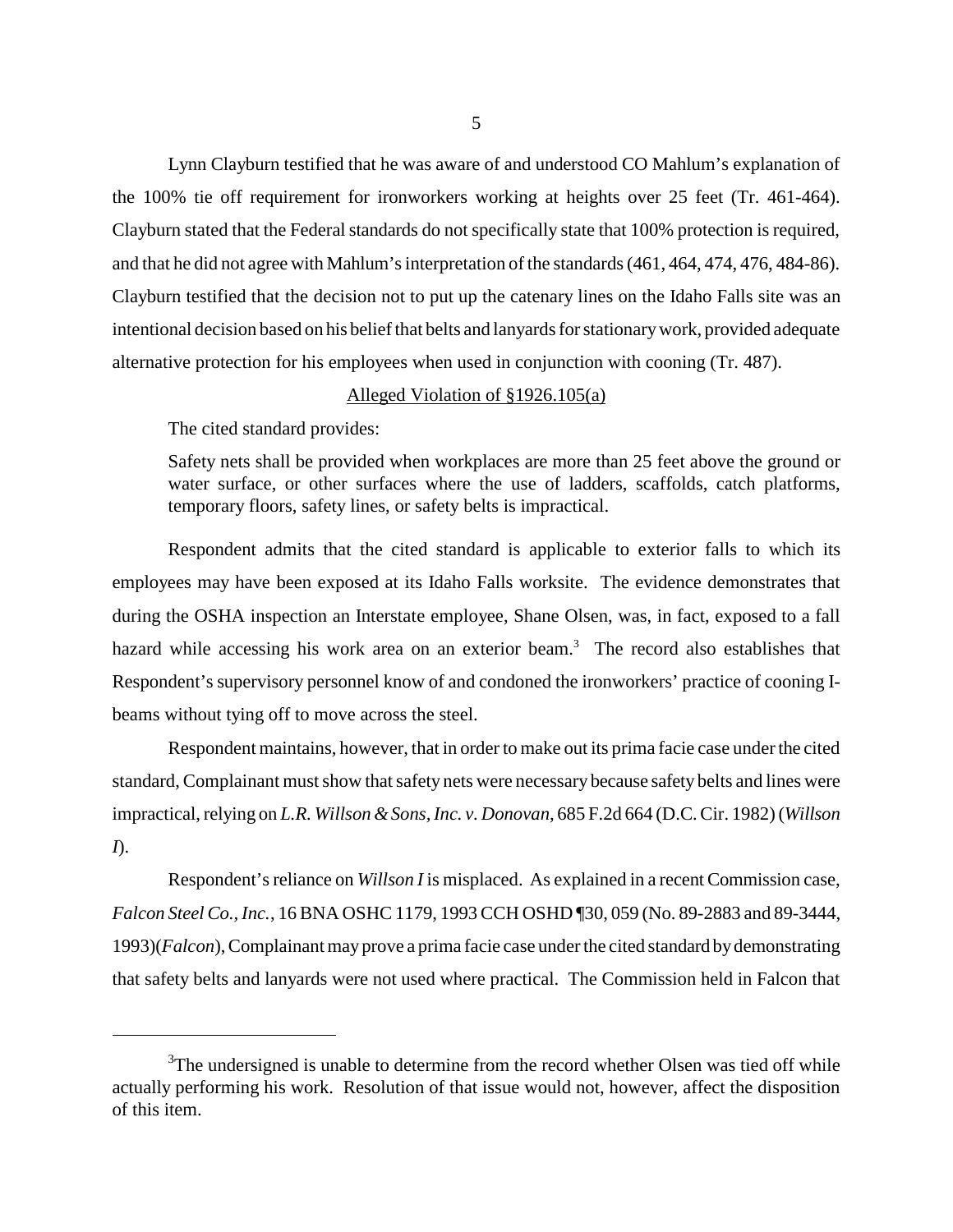"[u]nder the plain wording of the cited standard, safety nets are the device of last resort, required if the other enumerated devices, including belts, are impractical."*Id*. at 1189.

Here, it is undisputed that Interstate's ironworkers had safety belts and lanyards and that a catenary line on the structure's perimeter was practical, in that such a line was available, feasible, and was installed the day following the OSHA inspection (Tr. 344-46). Installation of a catenary line would have afforded ironworkers a means of tying off while moving about the steel, thus providing 100% fall protection. Insofar as such protection was practical, Interstate's failure to provide it constitutes a violation of the cited standard.

Respondent's contention that Complainant's interpretation of §1926.105(a) is inconsistent with the language of the .105(a) itself, industry practice, and prior judicial interpretations of the standard is rejected. Complainant's application of the standard in this case requires only that employees be protected at all times where practical. Not only is the Secretary's interpretation reasonable; it is the *only* reasonable interpretation of the standard. Prior cases involving the cited standard state that industry usage is relevant only insofar as it demonstrates a safety measure's practicality. *Id*. at 1192. Where, as here, practicality is clearly demonstrated in the specific circumstances cited, industry practice is insufficient to refute that showing.

Finally, Respondent argues that it considered cooning the beams as a part of its fall protection system. Cooning, however, is not enumerated in the cited standard as a method of fall protection. The Commission has held that where a specifications standard does not provide for an alternative form of compliance, the employer may not unilaterally implement such alternative measure instead of those specified. *See; Secretary of Labor v. R & R Builders, Inc.*, 15 OSHC BNA 1383, 1991 CCH OSHD ¶29,531 (No. 88-282, 1991).

The Secretary has shown that Interstate violated the cited standard on February 8, 1993.

#### Willful

The Commission has held that a willful violation is one committed with intentional, knowing or voluntary disregard for the requirements of the Act. *Calang Corp.*, 14 BNA OSHC 1789, 1987-90 CCH OSHD ¶29,080 (No. 85-319, 1990). Thus, an employer's intentional disregard of OSHA requirements in favor of its own measures is "willful" despite its belief in the adequacy of its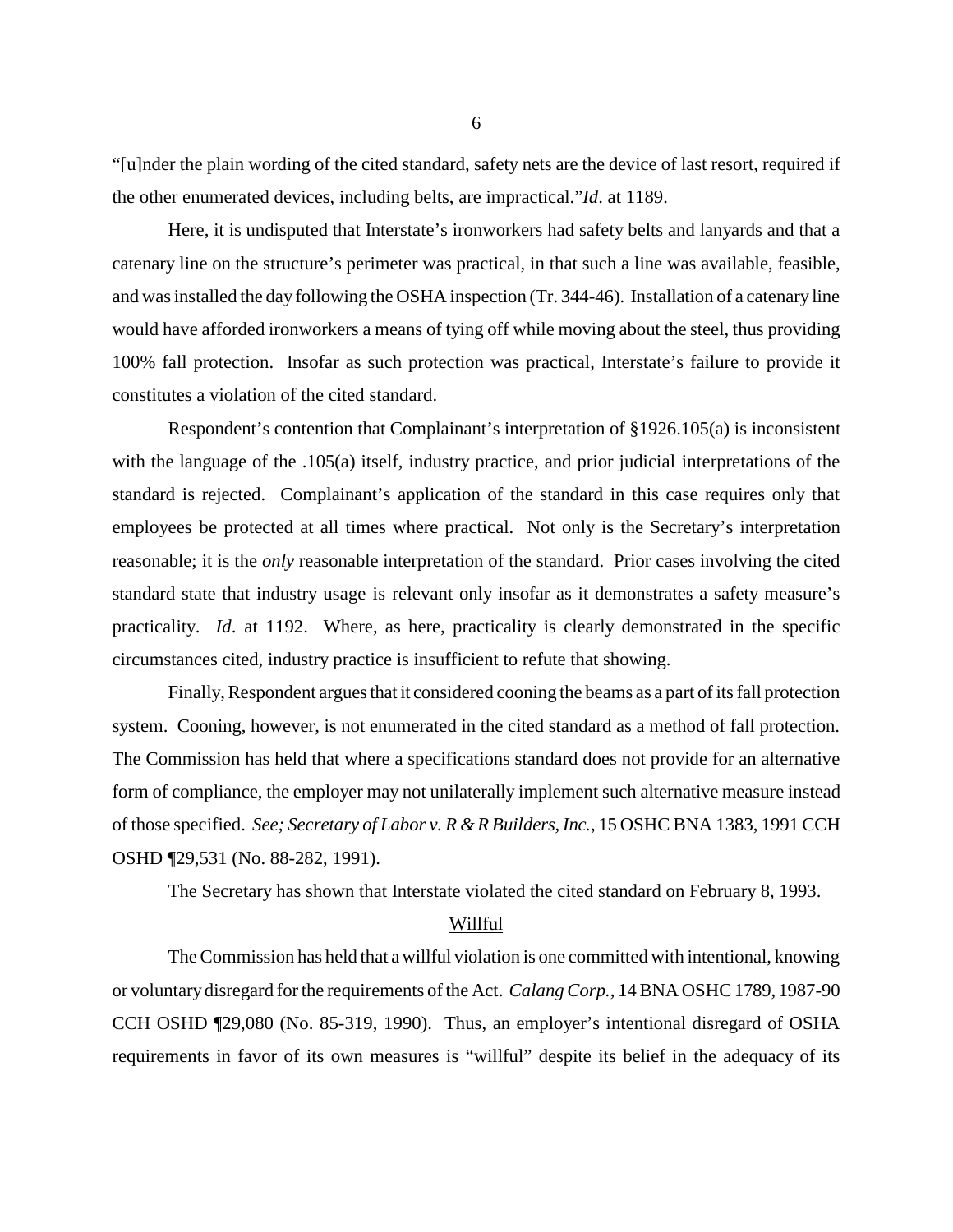precautions. An employer has no discretion to proceed with an alternative program without OSHA approval. *Martin v. Trinity Industries, Inc.*, No. 92-2559, slip op. 1475 (11th Cir. Mar. 22, 1994).

In this case, Interstate's supervisory personnel was amply aware of OSHA's position, which was that 100% fall protection is required at heights over 25 feet. CO's Mahlum and Rigtrup explained how such protection could be achieved while moving on the steel through the use of a safety belt with two lanyards, or a single lanyard with a catenary line. Interstate chose to substitute its own judgement as to the requirements of the cited standard, allowing its employees to coon the iron in lieu of using approved OSHA methods.

Interstate's intentional disregard to OSHA requirements constitutes a willful violation of the Act.

#### **Penalty**

A penalty of \$70,000,00 is proposed by the Secretary.

Interstate is a small company, employing seven ironworkers (Tr. 163). No adjustment in the proposed penalty was made based on Interstate's size (Tr. 273). On employee was exposed to an exterior fall hazard briefly while moving between stationary work positions (Tr. 319). The risk of falling from the iron is reduced by cooning the beams; however, the probable injury should a fall occur is death.

Taking into consideration the relevant factors, the undersigned finds that the gravity of the cited violation was overstated, based on the brief exposure of a single employee shown, and upon the reduced probability of an accident occurring where the employee coons the beam while moving. Moreover, an adjustment based on Interstate's small size is appropriate. A penalty of \$28,000.00 is considered appropriate.

#### Alleged Violation of §1926.750(b)(ii)

The cited standard provides:

On buildings or structures not adaptable to temporary floors, and where scaffolds are not used, safety nets shall be installed and maintained whenever the potential fall distance exceeds two stories or 25 feet.

The evidence establishes that two Interstate employees, Shane Olsen and Ryan Bateman, were allowed to coon the iron on the third floor of the building under construction prior to the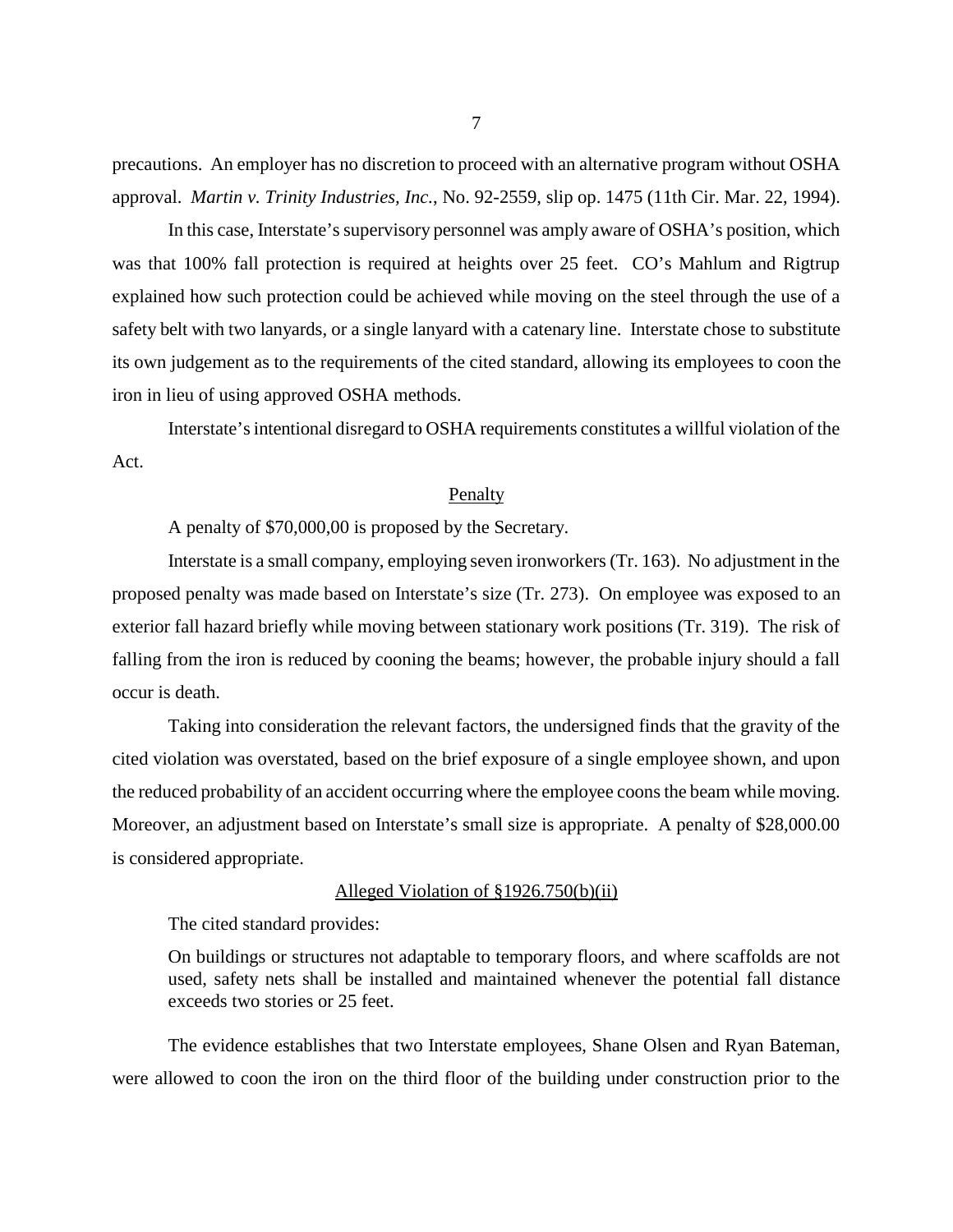completion of the temporary floor on the first level; Bateman also walked the I-beams.<sup>4</sup> The employees and the openings in the first floor were in plain sight. The incomplete temporary flooring clearly exceeded the exception provided in the standard for access openings.<sup>5</sup> The undersigned credits CO Mahlum's testimony that the two employees were exposed thereby to interior fall hazards of 42 feet when moving over the openings.

The record establishes that no fall protective measures were in use, and that Interstate was, therefore, in violation of §1926.750(b)(ii) on February 8, 1993. *See, El Paso Crane & Rigging, Inc.*, 16 BNA OSHC 1419, 1993 CCH OSHD ¶30,231 (No. 90-1106, 1993).

### Willful

The Commission has held that a violation is willful where the evidence demonstrates "such reckless disregard for employee safety or the requirements of the law generally that one can infer that if the employer had known of the standard or provision, the employer would not have cared that the conduct or conditions violated it." *Williams Enterprises, Inc.*, 13 BNA OSHC 1249, 1257, 1987 CCH OSHD¶27,893 ( No. 85-355, 1987). The same must hold true for knowledge of the violative conditions. Though the evidence here establishes only constructive knowledge of the cited conditions, *e.g.,* that the exposed employee was walking on the iron above the open floor holes, one can infer from the record that if the Respondent had actual knowledge of the exposure, it would not have cared that the conduct or conditions violated OSHA's fall protection standards, but would have required only that the employee coon the beam, rather than tie off. The undersigned finds that, as in item 2, Respondent's decision to substitute its own judgment regarding the interpretation of OSHA fall protection for that of OSHA personnel is sufficient grounds for a finding that the cited violation was willful.

 $5$ Section 1926.750(b)(1)(I) provides:

<sup>&</sup>lt;sup>4</sup>Bishop testified that, prior to the OSHA inspection, he was unaware that employees were walking on top of the beams (Tr. 312, 316). It is clear that Bishop knew, however, that ironworkers used no fall protection while cooning the iron.

The derrick or erection floor shall be solidly planked or decked over its entire surface except for access openings.